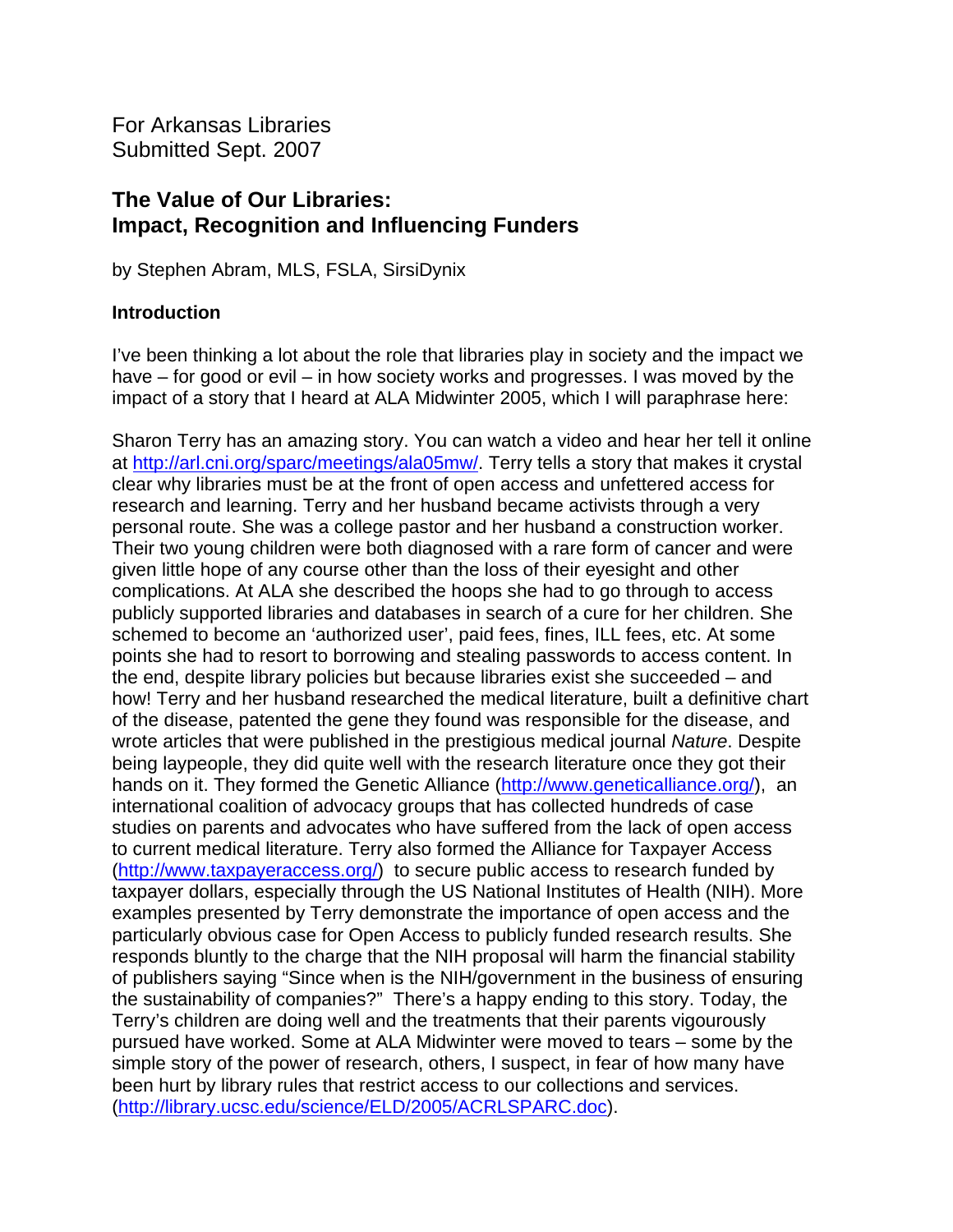So, as I said, this story got me thinking about proofs to how the unfettered access to information and information services makes a difference in our various communities: public libraries, school libraries, university and college libraries, and special libraries. What is the real value of public, academic, school and special libraries? Here are the highlights of what I found. I've included a selected webliography at the end of the article so you can enjoy the reading more too.

# **Value of Public Libraries**

*Dividends: The Value of Public Libraries in Canada*, a study done in 1996-1997, was a seminal work in exploring the impact – both soft and hard measures – of public libraries on the communities in Canada. Key conclusions were that:

- Public Libraries have an increasing role to play in Canada
- Public libraries, however, are under increasing financial pressures
- Public libraries are cost-effective information providers
- The value and importance of information is increasing
- Public libraries support the local economy
- Public libraries support the cultural industry sector
- Public libraries support Canadian culture
- Public libraries support a democratic society
- Public libraries support and promote literacy
- Public libraries support children and students
- Public libraries support lifelong learning
- Public libraries help bridge the digital divide

Pretty powerful stuff! Many of the measures in this study were soft or polling data with some anecdotal stories to support the conclusions. I understand that a new study is now under serious consideration by the Canadian Urban Libraries Council. This would clearly be a most welcome update.

Recently, several jurisdictions have taken library system impact measures to another level. In Sept. 2004, a comprehensive taxpayer ROI study on the impact of public libraries in Florida found:

- Overall, Florida's public libraries return \$6.54 for every \$1.00 invested from all sources. (all figures US\$)
- For every \$6,448 spent on public libraries from public funding sources in Florida, one job is created.
- For every dollar of public support spent on public libraries in Florida, gross regional product increases by \$9.08.
- For every dollar of public support spent on public libraries in Florida, income (wages) increases by \$12.66.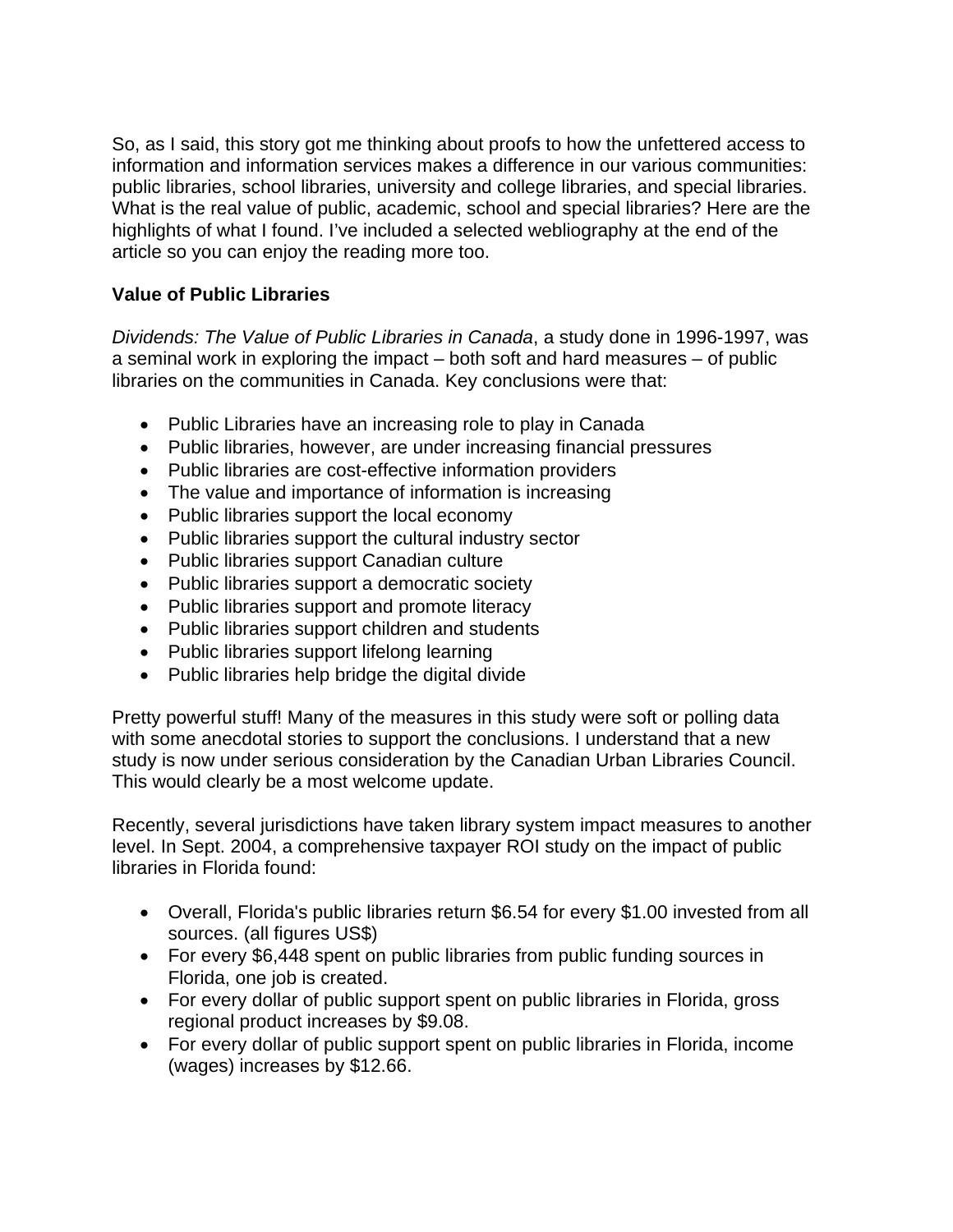Another major study, released in Jan. 2005, in South Carolina by the [School of](http://www.libsci.sc.edu/)  [Library and Information Science](http://www.libsci.sc.edu/) at the [University of South Carolina](http://www.sc.edu/) in collaboration with the [South Carolina Association of Public Library Administrators](http://www.state.sc.us/scsl/apla) and cooperatively with the [South Carolina State Library](http://www.state.sc.us/scsl) on the impact of public libraries found indications that the public library:

"o Improves overall quality of life: 92% said yes.

- o Increases local property values: 47% said yes.
- o Attracts new businesses to the community: 38% said yes.
- o Attracts patronage to local businesses: 44% said yes.
- o Enhanced personal fulfillment: 73% said yes.
- o Nurtures a love of reading: 73% said yes.
- o Is a source of personal enjoyment: 64% said yes.
- o Helps manage personal finances or saved money: 32% said yes.
- o Helped to obtain a new job: 11% said yes.
- o Helped improved or start business: 15% said yes.
- o Helped with a business opportunity: 25% said yes.
- o Assisted workers to be more productive their job: 37% said yes.
- o Introduced users to new technologies: 28% said yes.
- o Helped users with primary education work: 18% said yes.
- o Helped users with life-long learning: 47% said yes.
- o Contributed to their home schooling efforts: 12% said yes.
- o 49% of business users indicated that they obtained most of the business/research information from their public library.
- o 78% of business users indicated that information obtained from the public library contributed to the success of their business.
- o Without access to the information in their public library, 23% of the business users indicated that they estimated their cost would increase between \$500 and \$5,000 and 7% estimated costs would increase by \$5,000.
- o 41% of business users said that if they did not have access to the public library it would have some negative impact and 33% said it would have a major negative impact on their business.
- o 59% of personal investors said they obtained the information needed for making investment decisions from their public library.
- o 48% said "definitely" the investment information at the public library had contributed to their financial well-being and 34% said "somewhat".
- o 32% of the respondents said the dollar value of the information obtained from the public library was between \$10,000 and \$1 million and 2% said over \$1 million."

Among the economic impact findings are the following:

- 1. The direct economic impact of all SC public library expenditures is \$80 million.
- 2. The existence of SC public libraries brings to the state (from federal and private sources) almost \$5 million each year that it would not otherwise have.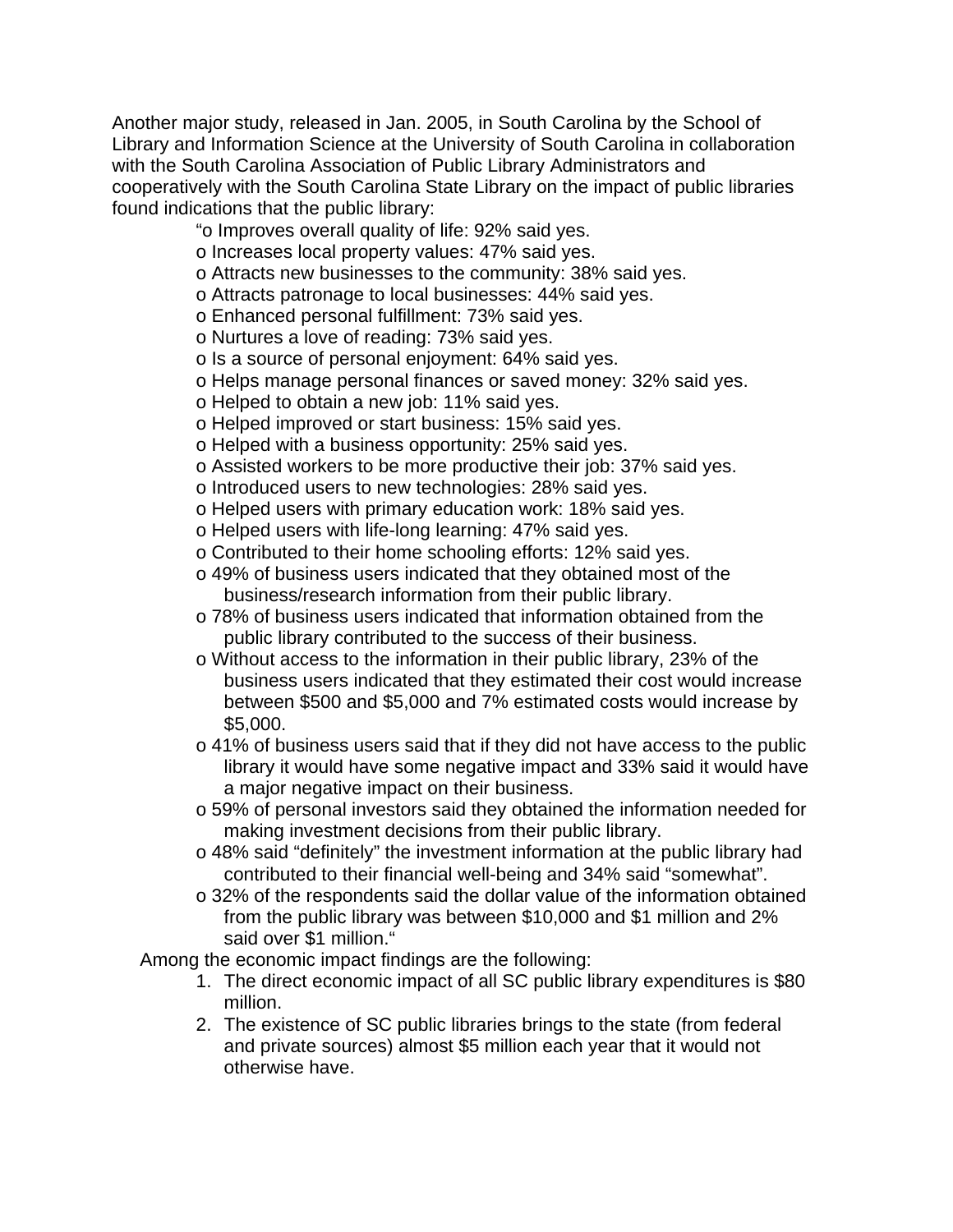- 3. The value of the loans and use of books, videos, cassettes, CDs, newspapers, magazines, etc. to users each year is approximately \$102 million.
- 4. The value of reference services to users in SC each year is approximately \$26 million.
- 5. The total direct economic impact of SC public libraries is estimated at \$222 million, while the actual cost of these services to the state and local governments is only \$77.5 million. This means that for every \$1 spent by state and local governments on SC public libraries the return on investment is \$2.86.
- 6. The indirect economic impact of SC public library expenditures (wages, supplies, books and related materials, construction, etc.) on the state's economy is almost \$126 million. This means that for every \$1 expended by SC public libraries, the state receives \$1.62 of indirect economic impact.
- 7. The total direct and indirect return on investment for every \$1 expended on the state's public libraries by SC State and local governments is \$4.48—almost 350%!" [\(http://www.libsci.sc.edu/SCEIS/exsummary.pdf](http://www.libsci.sc.edu/SCEIS/exsummary.pdf))

Another value study was accomplished in Pennsylvania and, more importantly, reported in the newspaper (the [Wilkes-Barre Pennsylvania Times Leader\)](http://www.timesleader.com/news/20070807_07libraries_mg_ART.html). It builds on what we learned from the Florida, South Carolina, Buffalo and Ohio studies. Libraries greatly help local economies. Congratulations to these librarians for getting the word out. Here are some samples from the article:

- "Luzerne County public libraries are a private-market powerhouse, adding more than \$16 million to the economy in 2006, according to a new, federally funded study. Not bad for a system that costs taxpayers a total of about \$3.7 million, proponents argue."
- "Libraries save users another \$84 million by providing information they otherwise would not be able to find on things like home repair and bargain shopping."
- "Libraries themselves spur the economy through wages paid to employees and the purchase of equipment and supplies. If all the state's public libraries closed for a year, that would mean a total of \$248 million never pumped into the economy. And businesses around the library would lose \$80 million in sales as well."
- "To get that bottom-line return on investment, the study added up all these estimated losses – which Aerni stressed were very conservative calculations – to total nearly \$1.4 billion statewide, then divided that by the total tax money used to support libraries – \$249 million."

There are loads more nuggets in the article and the other studies in the webliography. Isn't it time for everyone in public libraries to do this process and localize this knowledge? When Buffalo and Erie County Public Library did their report, they received more budget than they asked for!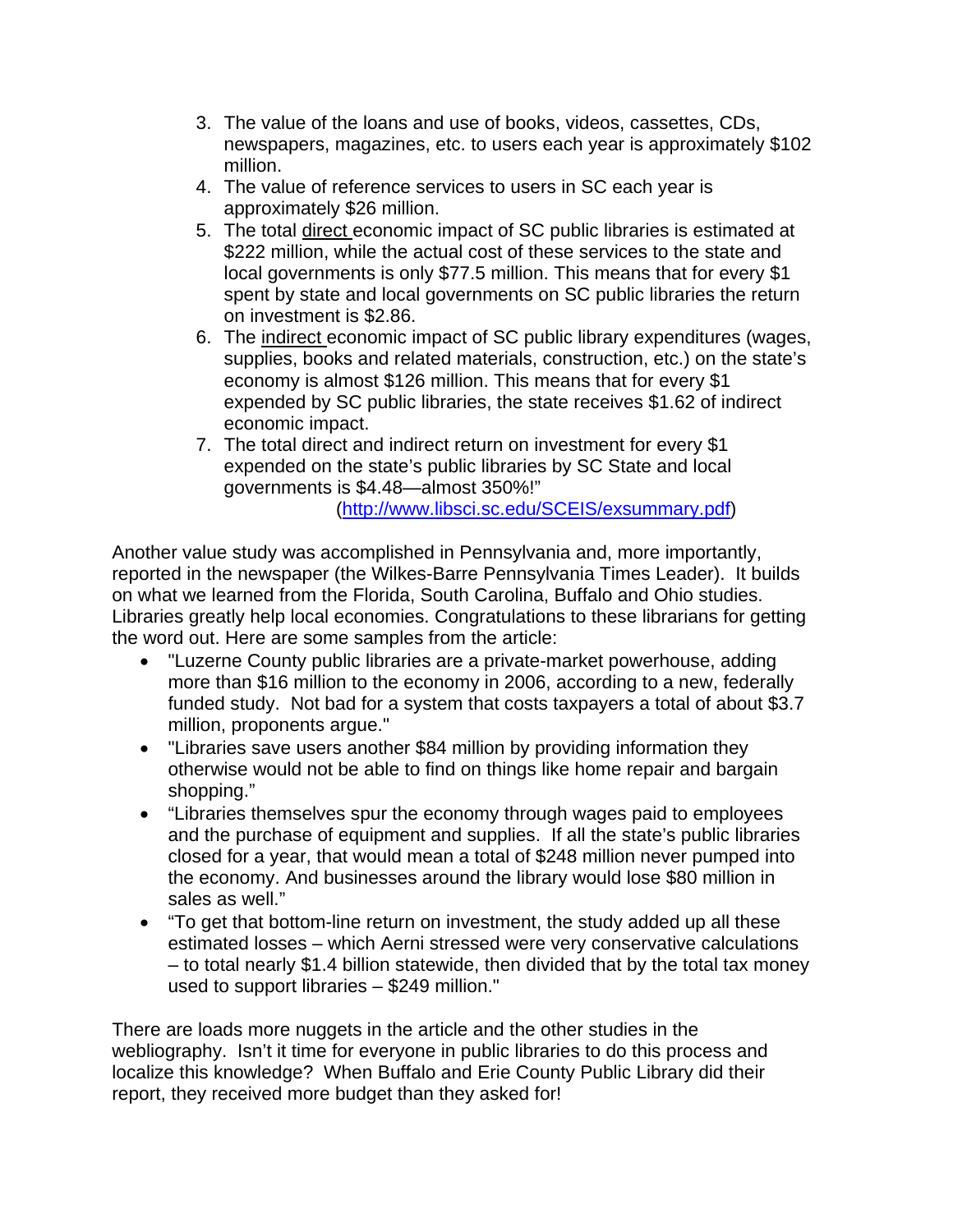There was another study on the heels of Florida and South Carolina about the economic value of public libraries by the Carnegie Mellon University Center for Economic Development. It documents an impressive array of benefits flowing from the Carnegie Library of Pittsburgh, which has 19 neighborhood locations in the city, including the main library in Oakland. According to the study, which surveyed 1,300 individuals and interviewed several focus groups, the Carnegie Library sustains 726 jobs and more than \$63 million in economic output in Allegheny County annually. For every dollar the city of Pittsburgh and the Allegheny County Regional Asset District provide the Carnegie Library, the study contends that the library provides more than \$6 worth of benefits."

Glen Holt, of the St. Louis Public Library has written numerous studies on their role in the community. There are other studies across the land.

There may never be enough of these impact studies. There are certainly too many if we don't use the data to influence the folks who control the purse strings! Read them and use what you need. If they're not right on for what you need, then do your own study, talk to your library schools and encourage more research, contract the survey you need . . .

### **Value of Academic and College Libraries**

The value of academic libraries is often strongly tied to the value of colleges and universities themselves. There are many reports on the impact of universities and colleges and higher education on the economics of a community.

In this particular sector, I am fond of a study called "Libraries Designed for Learning" by Scott Bennett. This is an articulate report on what needs to be considered to place the library at the heart of the new university – virtual and bricks. As we create information and learning commons we need to consider many new and mutated issues (including our Millennial users) and this report is a god place to start.

Another study that makes a good point is OCLC's "White Paper on the Information Habits of College Students" [\(www.oclc.org\)](http://www.oclc.org/). This excellent, free study provides data on students' preferences in dealing with the library and research information. It concludes with some tough questions for libraries and library staff to ponder, strategically.

What should libraries' strategies be if students:

- prefer web access from home?
- naturally gravitate towards the most popular web tools?
- prefer single-point access using web search engines?
- want assistance any way at all although they prefer personal and face-toface?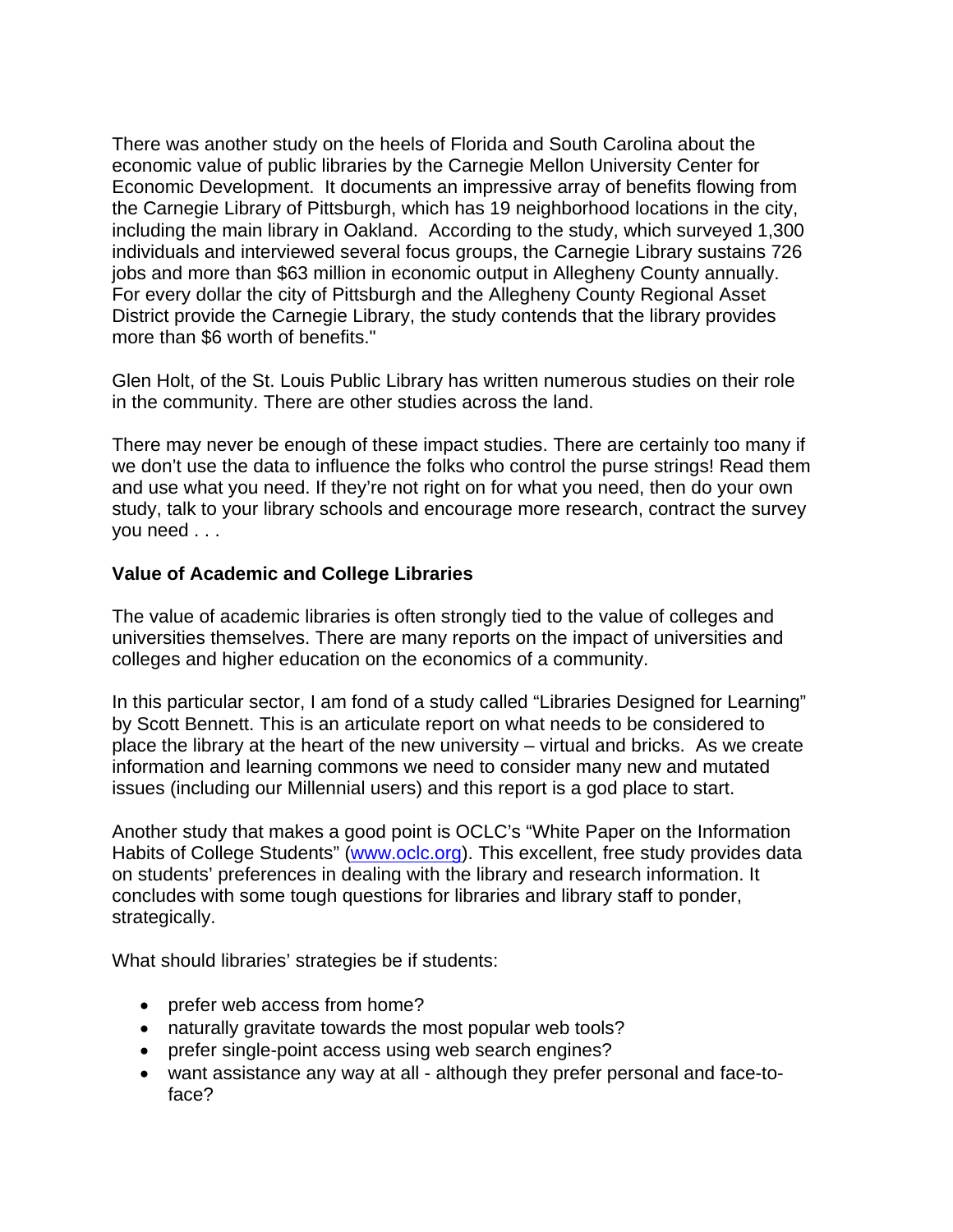- want access to resources wherever they are or whomever owns them?
- clearly want to know more about library services?
- base their opinion and perceptions of library service on evening and weekend experiences?

"The Digital Disconnect: The Widening Gap between Internet-Savvy Students and Their Schools" (August 14, 2002) and "The Internet Goes to College: *How Students are Living in the Future with Today's Technology" (*September 15, 2002), both from Pew Internet and American Life ([www.pewinternet.org\)](http://www.pewinternet.org/), are based on decent data. It's scary data too. There is an emerging proof of a severe generation gap between students and the teachers, professors and librarians that serve them in their learning environment. Some might say that's just the student's perception and they need to learn more. Great marketers live by the adage that 'perception is reality" since few individuals differentiate between their real and false perceptions.

The Pew Internet and American Life Project do hundreds of studies on user behaviours and value systems. They're too numerous to list here but searching their website turns up many diamonds.

The article titled "[The Impact of Facilities on Recruitment and Retention of Students](http://www.appa.org/files/FMArticles/fm030406_f7_impact.pdf)" appeared in the March/April 2006 issue of Facilities Management. It contains loads of great data, comments, analysis and charts which show that the actual physical library ranks very high in potential students decision making process in selecting their college or university. More importantly, poorly maintained or inadequate libraries ranked high enough on the reasons for potential students to reject a college or university. Hey, it works both ways! This might be an article to print out and leave lying around for decisionmakers to trip over... or maybe just send it to them with a cover note -- Time for a new Learning Commons, a new building, an Information Commons, Paint job, rugs, wireless, PC's, ...? What's on your wish list?

"Dimensions and Use of the Scholarly Information Environment" from CLIR/DLF ([http://www.clir.org](http://www.clir.org/)) was published after the Digital Library Federation and Council on Library and Information Resources commissioned Outsell, Inc. to conduct a large-scale study of undergraduates, graduate students, and faculty members from academic institutions to better understand how users' expectations of libraries are changing. [A summary report, including 158 tables, is now available online](http://webstl.sirsi.com/exchange/stephen.abram/Inbox/Studies.EML/pubs/abstract/pub110abst.html). This report is fascinating in its detail about how students, professors and librarians are using electronic resources from e-journals and the OPAC to the web and subscription databases.

I do worry that my research finds too few empirical studies of the broader role of the college and university library on learning and research in the academic setting. Are they just difficult to find? Is the position of the academic library so unassailable that the research isn't needed? I wonder.

### **Value of Special Libraries**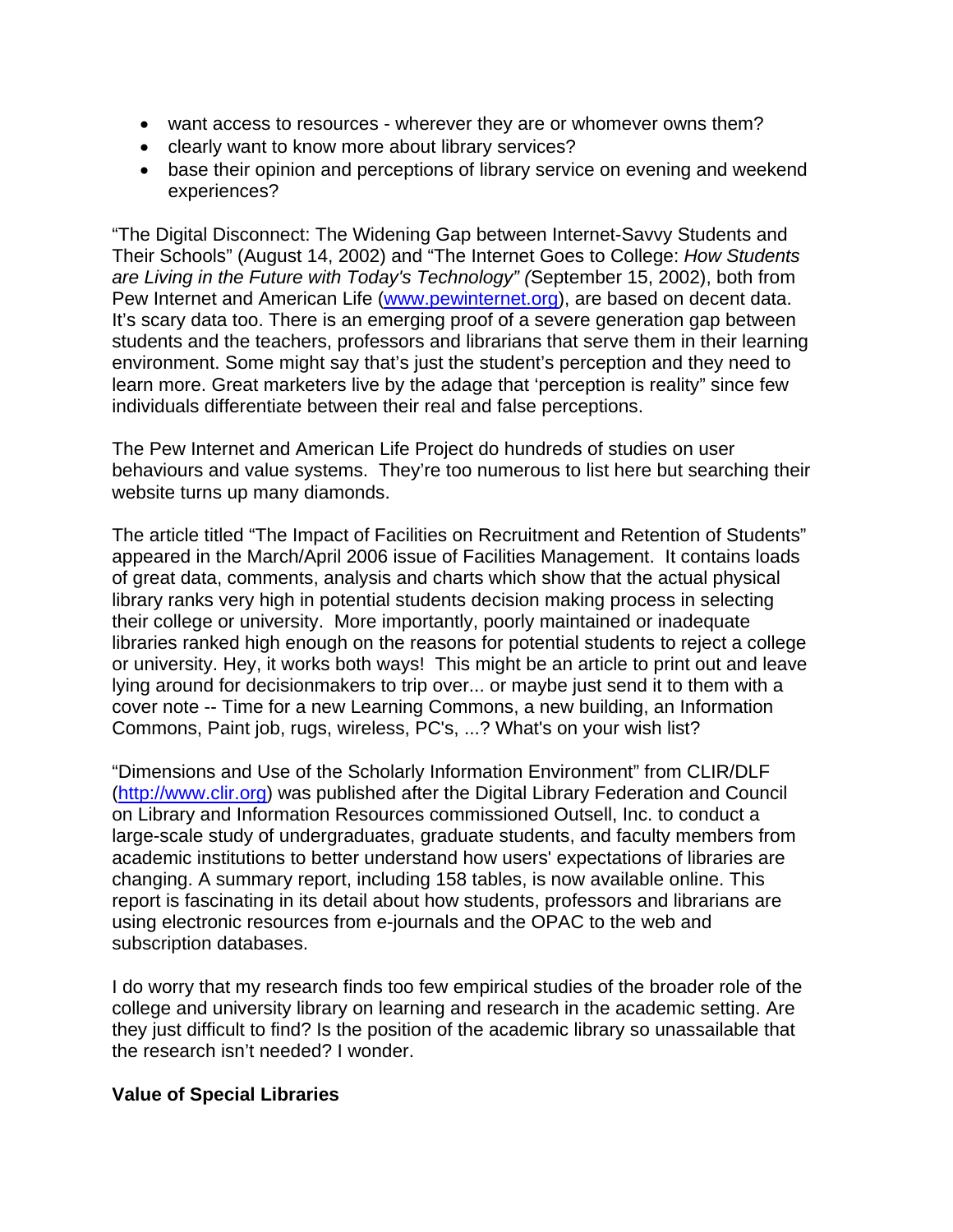Having spent many years in a special library setting, I am all too aware of the position in which special libraries are placed – you're only as good as your last reference question or research project. You are under constant pressure to justify your services, role and budget in the specialized environment in which you practice.

There are quite a few studies on the value of special librarians and their services. However, each is often narrowly focused and its results limited to the sector in which it was done.

Two examples which I particularly admire were accomplished by Joanne Gard Marshall. The first sought to discover the impact of the medical library on the decisions of doctors. It's referred to as the "Rochester Study." In 1991, physicians were asked to request some information related to a current, real clinical case and then to evaluate its impact on the care of their patients. There were fifteen participating hospitals. As a result of the information provided by the library, 80% of the 208 physicians who returned their questionnaires said that they probably or definitely handled some aspect of patient care differently than they would have handled it otherwise. Specific changes that were reported by the physicians were:

- Diagnosis 29%
- Choice of Tests 51%
- Choice of Drugs 45%
- Reduced Length of Hospital Stay 19%
- Advice Given to the Patient 72%

Physicians also said that the services and information provided by the library contributed to their ability to avoid the following:

- Hospital Admission 12%
- Patient Mortality 19%
- Hospital-Acquired Infection 8%
- Surgery 21%
- Additional Tests or Procedures 49%

Yes! You do see in these data that working with medical libraries helped to avoid patient mortality. Librarians save lives too! Excitingly, the physicians rated the information provided by the library more highly than that provided by other information sources such as diagnostic imaging, lab tests, and discussions with colleagues.

Professor Marshall also performed another impact study for SLA in 1995. She studied the impact of the library on corporate decision-making in the five major Canadian banks. This study, published by SLA, shows powerful impacts of library delivered research and reference on decisions having total impacts of over \$1 million each. The impacts usually changed the course of the research of the end user and/or saved significant money.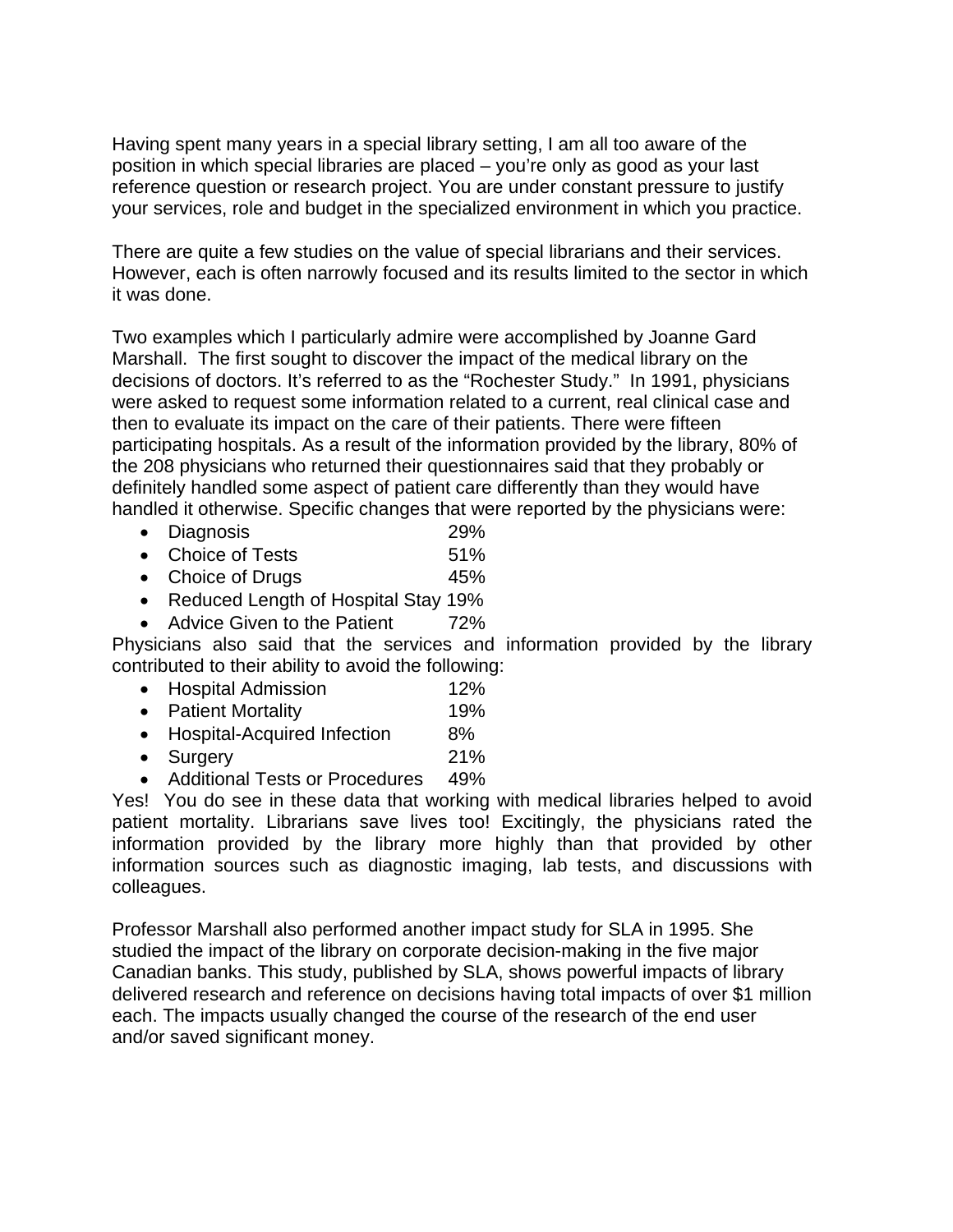There are other studies that have been done in the fields of patents and in pharmaceuticals that show the impact of the library on improving regulatory compliance and speeding approvals from authorities, for example.

Again, there is too little hardcore research and study, but what is out there is very compelling.

## **Value of School Libraries**

In the school library field, there are numerous studies and seemingly increasing stupidity in just ignoring them. I heard the word 'anegnosis' once. It's similar to 'amnesia' although instead of forgetting knowledge and experience, it means to willfully ignore or be unaware of facts and knowledge. Dr. Ken Haycock, (professor and former director at the graduate School of Library, Archival and Information Studies at the University of British Columbia and now Director of the SLIS at San Jose State University), has summarized most of the major studies, internationally. This was published in 2003 by the Canadian Coalition for School Libraries. It clearly shows that students, who attend schools with well-funded, properly-stocked libraries managed by qualified teacher-librarians, have higher achievement, improved literacy and greater success at the post-secondary level. Duh! So why are we having a crisis in school libraries, where they're threatened routinely?

The study is entitled *The Crisis in Canada's School Libraries: The Case for Reform and Reinvestment*. "The evidence is there for all to see," says Dr. Haycock. "That's why governments in the U.S., Europe and Asia are aggressively investing in their school libraries. What's disturbing is that Canadian policy-makers are ignoring the findings of literally decades of research that shows why school libraries and qualified teacher-librarians are essential components in the academic programming of any school." Standardized scores tend to be 10 to 20% higher than in schools without an investment in a school library program. "The relationship between library resource levels and increased achievement is not explained away by other school variables (e.g., per student spending, teacher-pupil ratios) or community conditions (e.g., poverty, demographics). In fact, no fewer than forty years of research – conducted in different locations, at different levels of schooling, in different socioeconomic areas, sponsored by different agencies and conducted by different, credible researchers – provides an abundance of evidence about the positive impact of qualified teacher-librarians and school libraries on children and adolescents." (Haycock 2003)

"Two leading U.S. researchers in the field offer this arresting conclusion: "In research done in nine states and over 3300 schools since 1999, the positive impact of the school library program is consistent. [They] make a difference in academic achievement. If you were setting out a balanced meal for a learner, the school library media program would be part of the main course, not the butter on the bread." (Lance and Loertscher, 2003)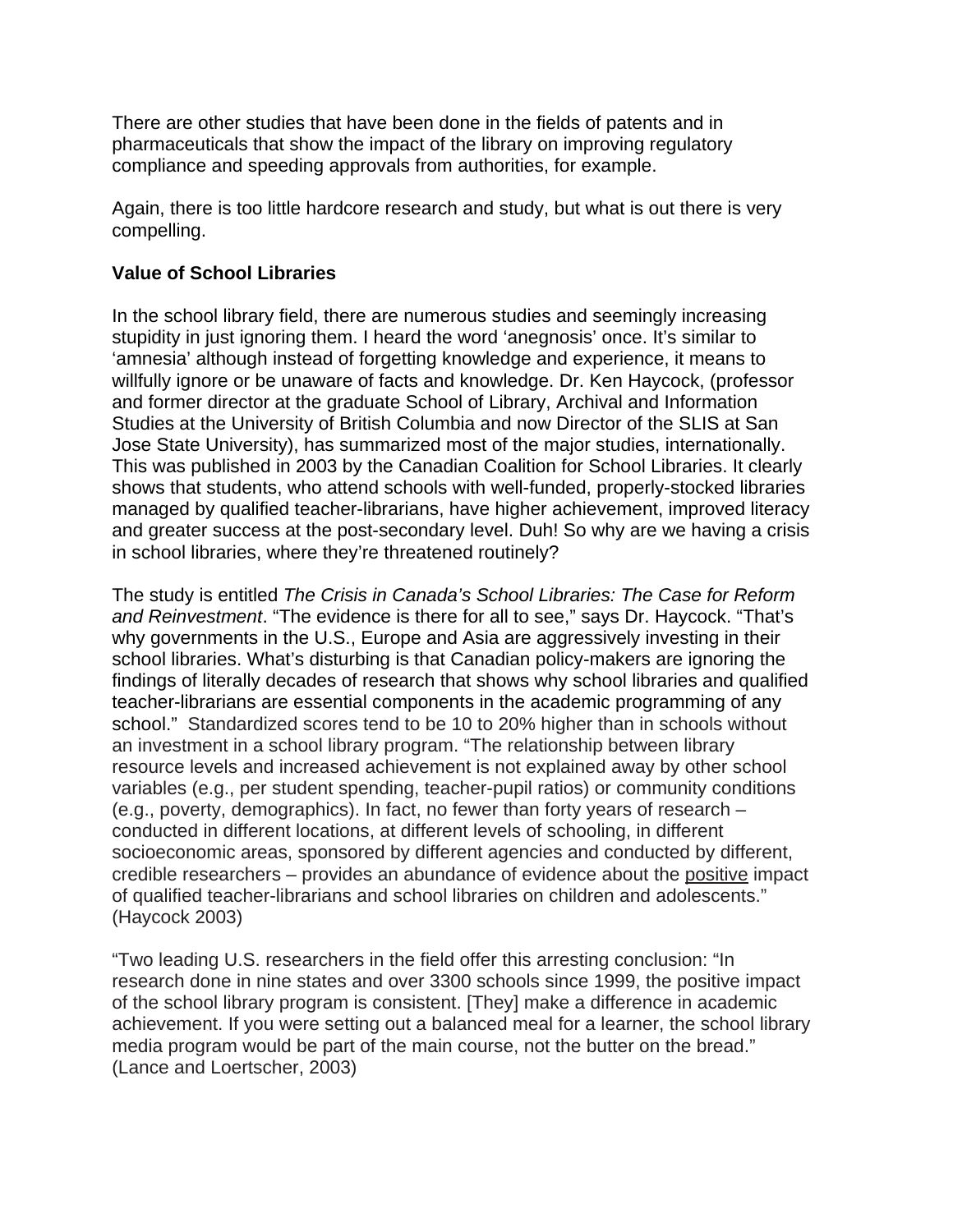In 2006 ALA and AASL promoted a new national report emphasizing that school library media programs are critical to high school reform. It points to the work of The Partnership for 21st Century Skills (the Partnership). Their report is, "Results That Matter: 21st Century Skills and High School Reform." The report designs a compelling framework for 21st century learning that focuses on the results that matter for today's high school graduates' success in the workplace of the present and future.

The American Association of School Librarians (AASL), an active member of the Partnership, applauds the report's findings and considers school library media programs to be crucial to the success of high school reform.

According to the report (available for download at [www.21stcenturyskills.org\)](http://www.21stcenturyskills.org/) high schools must focus on improving student learning, achievement and competencies based on the needs of today's work environments. Schools must teach skills and attributes that are increasingly important for every high school graduate, which are different than traditional metrics. Today's graduates need to be critical thinkers, problem solvers and effective communicators who are proficient in both core subjects and new, 21st century content and skills. These 21st century skills include learning and thinking skills, information and communications technology literacy skills, and life skills. Twenty-first century skills are in demand for all students, no matter what their future plans—and they will have an enormous impact on students' prospects.

School library media specialists have an active role in instruction beyond the scope of the traditional library setting. Teachers collaborate with media specialists to engage their students in complex writing, integrating facts and ideas from a range of sources, learning to critically assess them and arrive at well-reasoned and wellsupported conclusions. Effective school library media programs teach students how to learn, how to think critically and how to use the tools and information available to solve complex problems. Those skills, taught in library media centers, are what today's employers seek. Without them, graduates are inadequately prepared for the workplace and adult life.

We need to continue to get the word out. The Ontario Library Association has committed \$100,000 CDN to the completion of an Ontario study on the impact of the school library on learners. This will add more Canadian content to the corpus of evidence-based research proving the relationship of teacher-librarians, school library workers and school libraries to the success of students.

Again, it will all be for naught if we don't promote it and build understanding in the education decision making communities. We need to be at the table, and we need to be heard. Support the advocacy efforts of our fellow professionals in the library movement.

### **OCLC Advocacy Initiative**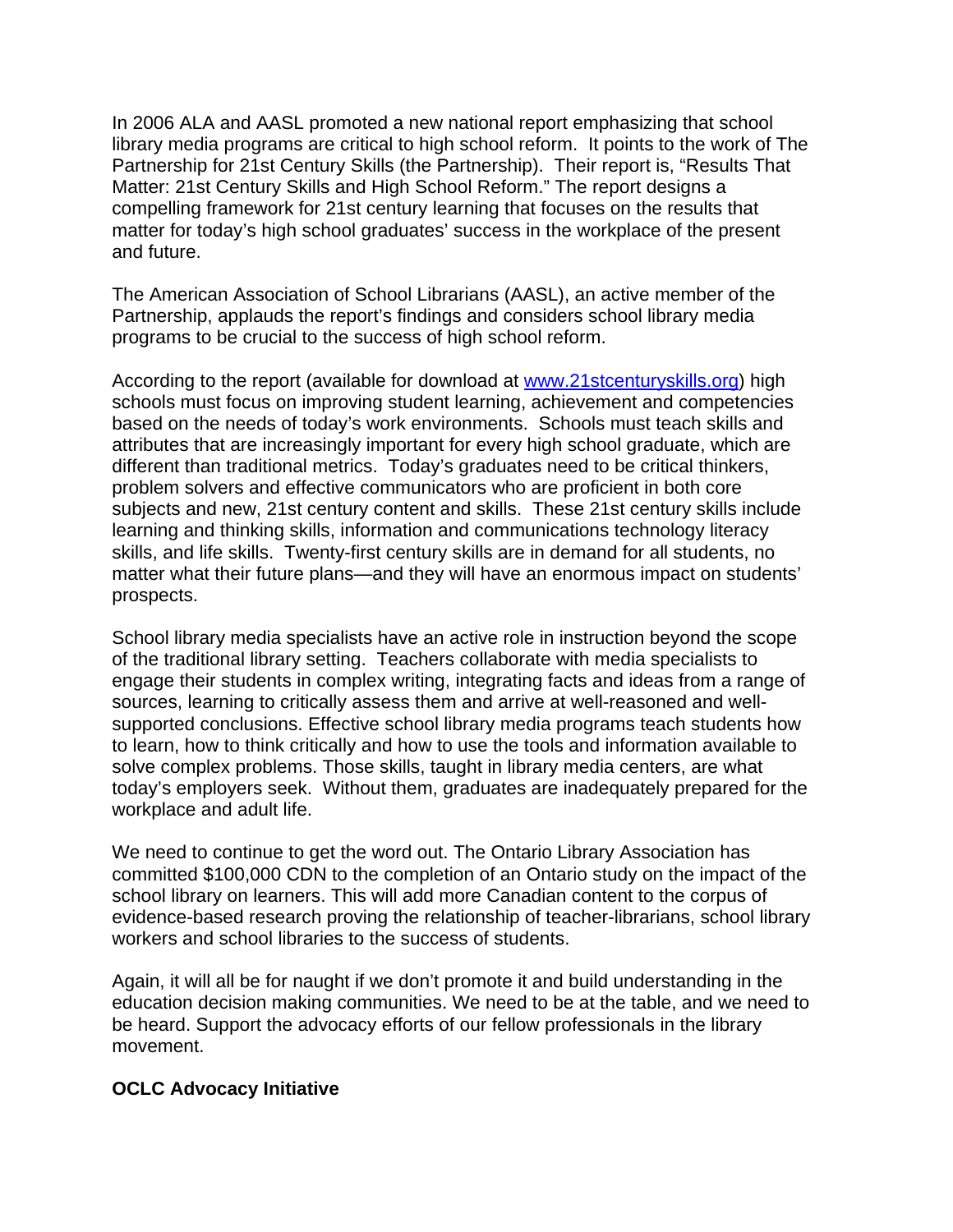In recent years, OCLC has gifted the library community with many items of value. They have launched an advocacy campaign to raise awareness of critical library issues and to help libraries demonstrate their value. The OCLC *Environmental Scan* as well as the "Libraries: How They Stack Up" document are examples of tools that can be used by libraries to influence their communities and finding bodies.

## **Conclusion**

These are challenging times for libraries. We need to communicate our value strongly and in many ways. The studies and opportunities outlined above are fabulous initiatives. We must take our basic statistics and turn them into measurements and then we must share our measurements. Raw statistics are just representations of effort – something bureaucrats view with cost-cutting eyes. Well chosen measurements can demonstrate the amazing value and impact of libraries to their communities, host organizations and funders. All players – vendors, publishers, library workers, institutions, and communities - in the information space have a vested interest to ensure that we communicate this impact and value well. Finally, we must enliven these measurements with the real life experiences of our users. We must share our stories and provide forums for our users to share their stories. It's these stories that provide the narrative to strongly engage our communities to invest in their own success.

Libraries play an essential, non-partisan role in providing the information that allows citizens to make informed decisions. Libraries make a difference. Libraries transform lives. Let's never forget that. Let's speak up.

*Stephen Abram, MLS, is Vice President of Innovation for SirsiDynix and has been President of the Canadian Library Association and the Ontario Library Association. He is president 2008 of SLA and the author of ALA Editions Out Front With Stephen* Abram*. He would love to hear from you at [stephen.abram@sirsidynix.com.](mailto:stephen.abram@sirsidynix.com)* 

# **Selected (mostly free) Web References**

# *Public Libraries*

Dividends: The Value of Public Libraries in Canada <http://www.nald.ca/fulltext/dividend/contents.htm>

OCLC Community Advocacy and Awareness Site <http://www.oclc.org/advocacy/default.htm>

Libraries: How They Stack Up (OCLC) <http://www5.oclc.org/downloads/community/librariesstackup.pdf>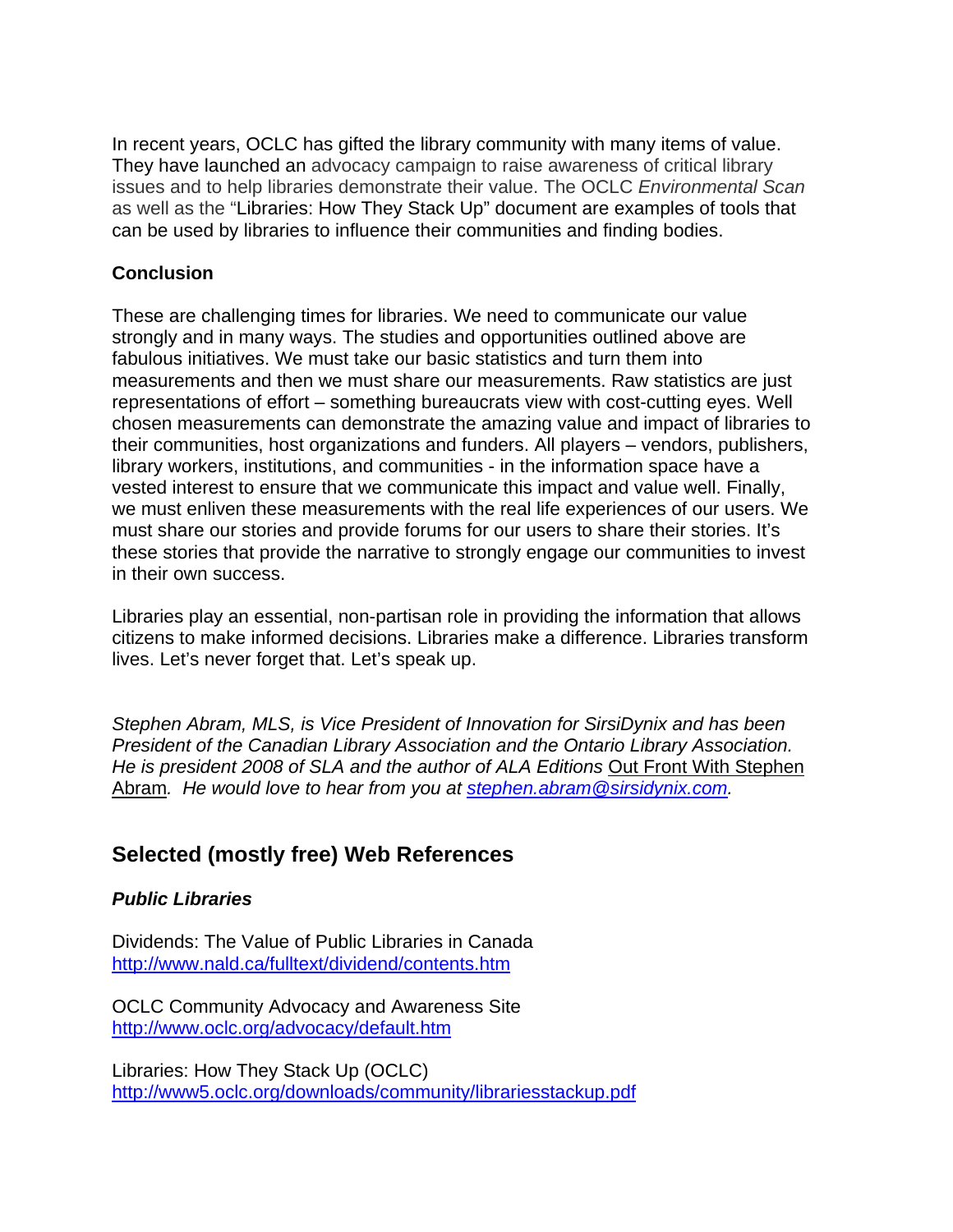IFLA Value of Public Libraries <http://www.ifla.org/IV/ifla71/papers/119e-Aabo.pdf>

Online Value of Public Library Services Tool <http://www.masslib.org/LibraryValue.html>

The Public Library: A National Survey [http://www.nyla.org/index.php?page\\_id=801](http://www.nyla.org/index.php?page_id=801)

Return on Investment in Your Library (Buffalo & Erie County) <http://www.buffalolib.org/aboutthelibrary/ect.asp>

Study: Libraries Offer Big Returns [http://www.timesleader.com/news/20070807\\_07libraries\\_mg\\_ART.html](http://www.timesleader.com/news/20070807_07libraries_mg_ART.html)

[Value For Money: Southwestern Ohio's Return from Investment in Libraries](http://9libraries.info/docs/EconomicBenefitsStudy.pdf) <http://9libraries.info/docs/EconomicBenefitsStudy.pdf>

Placing a Value on Public Library Services <http://www.slpl.lib.mo.us/libsrc/resresul.htm> <http://www.slpl.lib.mo.us/libsrc/restoc.htm>

Public Library Benefits Valuation Study Methodology and Key Findings <http://www.slpl.lib.mo.us/using/valuationc.htm> <http://www.slpl.lib.mo.us/using/valuationg.htm>

The Role of Public Libraries in Local Economic Development <http://www.ku.edu/pri/resrep/pdf/m260.pdf>

Enhancing Economic Development through Libraries [http://www.iira.org/pubsnew/publications/IIRA\\_Reports\\_18.pdf](http://www.iira.org/pubsnew/publications/IIRA_Reports_18.pdf)

National Arts and Economic Prosperity Impact Study: Executive Summary <http://www.ci.pasadena.ca.us/planning/arts/Documents/ecoimpactstudy.pdf>

Panel on Measuring the Value of Library Services <http://www.nclis.gov/libraries/foru96-2.html>

Making Book: Gambling on the future of our libraries (Kansas City) [http://www.haplr](http://www.haplr-index.com/Making%20Book%20KCConsensus%20Library%20report-execsum.pdf)[index.com/Making%20Book%20KCConsensus%20Library%20report-execsum.pdf](http://www.haplr-index.com/Making%20Book%20KCConsensus%20Library%20report-execsum.pdf)

South Carolina Public Library Impact Study <http://www.libsci.sc.edu/SCEIS/home.htm>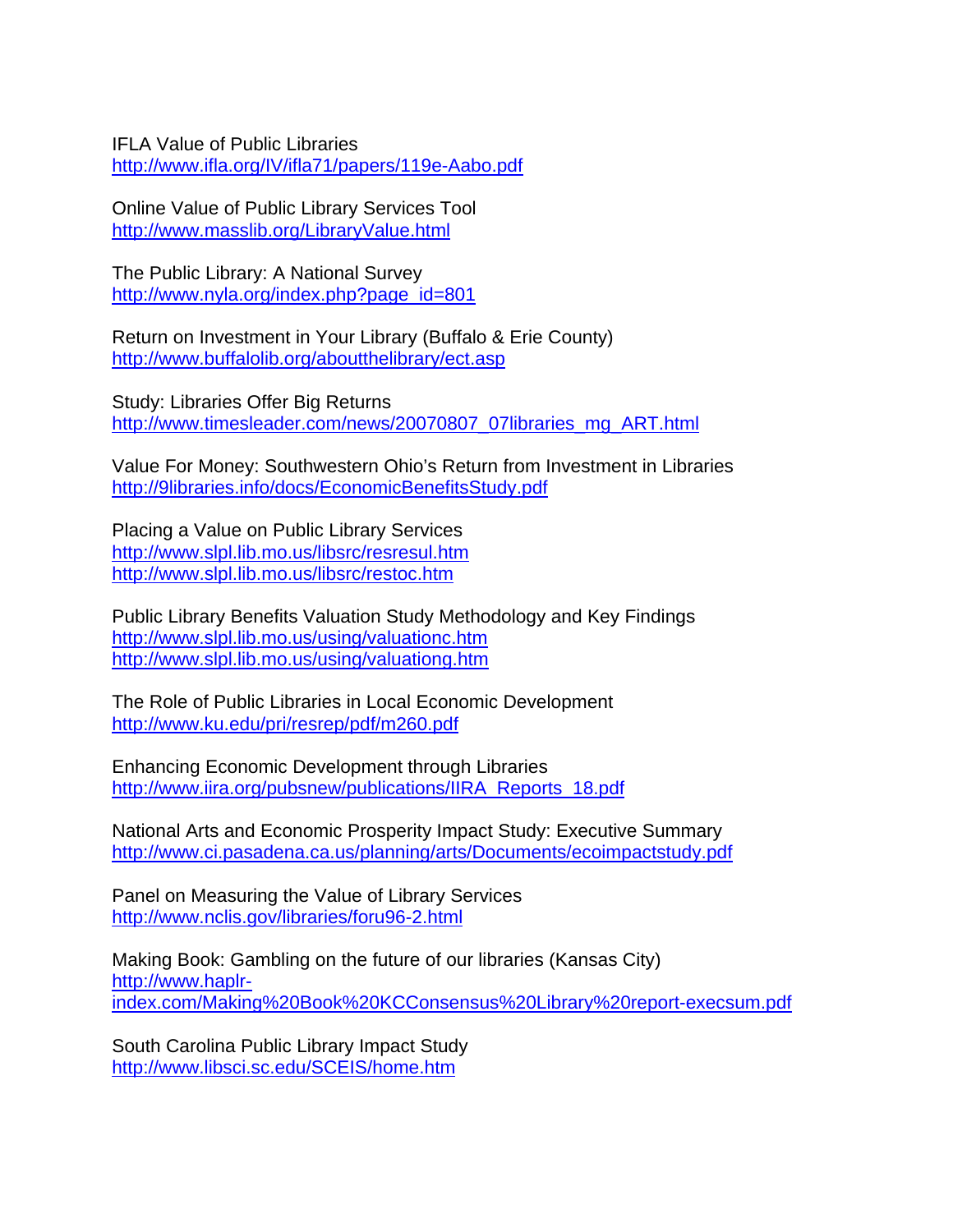Taxpayer Return on Investment in Florida Public Libraries <http://dlis.dos.state.fl.us/bld/roi/publications.cfm>

St. Louis Public Library: Placing a Value on Public Library Services <http://www.slpl.lib.mo.us/libsrc/rescbec.htm>

Impacts of the Pennsylvania Nonprofit Sector <http://www.pano.org/economic%20impact%20study.pdf>

British Library: Measuring Our Value <http://www.bl.uk/cgi-bin/press.cgi?story=1399> <http://www.bl.uk/pdf/measuring.pdf>

## *Academic Libraries*

Libraries Designed for Learning by Scott Bennett <http://www.clir.org/pubs/reports/pub122/pub122web.pdf>

Editorial: Sizzling chapter / A new study shows the impact of Carnegie Library <http://www.post-gazette.com/pg/06137/690631-192.stm>

Dimensions and Use of the Scholarly Information Environment <http://www.diglib.org/use/grantpub.pdf>

[The Impact of Facilities on Recruitment and Retention of Students](http://www.appa.org/files/FMArticles/fm030406_f7_impact.pdf) [http://www.appa.org/files/FMArticles/fm030406\\_f7\\_impact.pdf](http://www.appa.org/files/FMArticles/fm030406_f7_impact.pdf) 

Pew Internet and American Life [www.pewinternet.org](http://www.pewinternet.org/)

OCLC White Paper on the Information Habits of College Students <http://www5.oclc.org/downloads/community/informationhabits.pdf>

The Economic Impact of Public Universities <http://www.nasulgc.org/publications/EconImpact.pdf>

The Economic Impact of Higher Education <http://www.commonwealthnorth.org/uastudy/pitneyecon.html>

### *School Libraries*

The Crisis in Canada's School Libraries: The Case for Reform and Reinvestment <http://www.peopleforeducation.com/librarycoalition/Report03.pdf>

21st Century Skills' Education Initiative <http://www.21stcenturyskills.org/>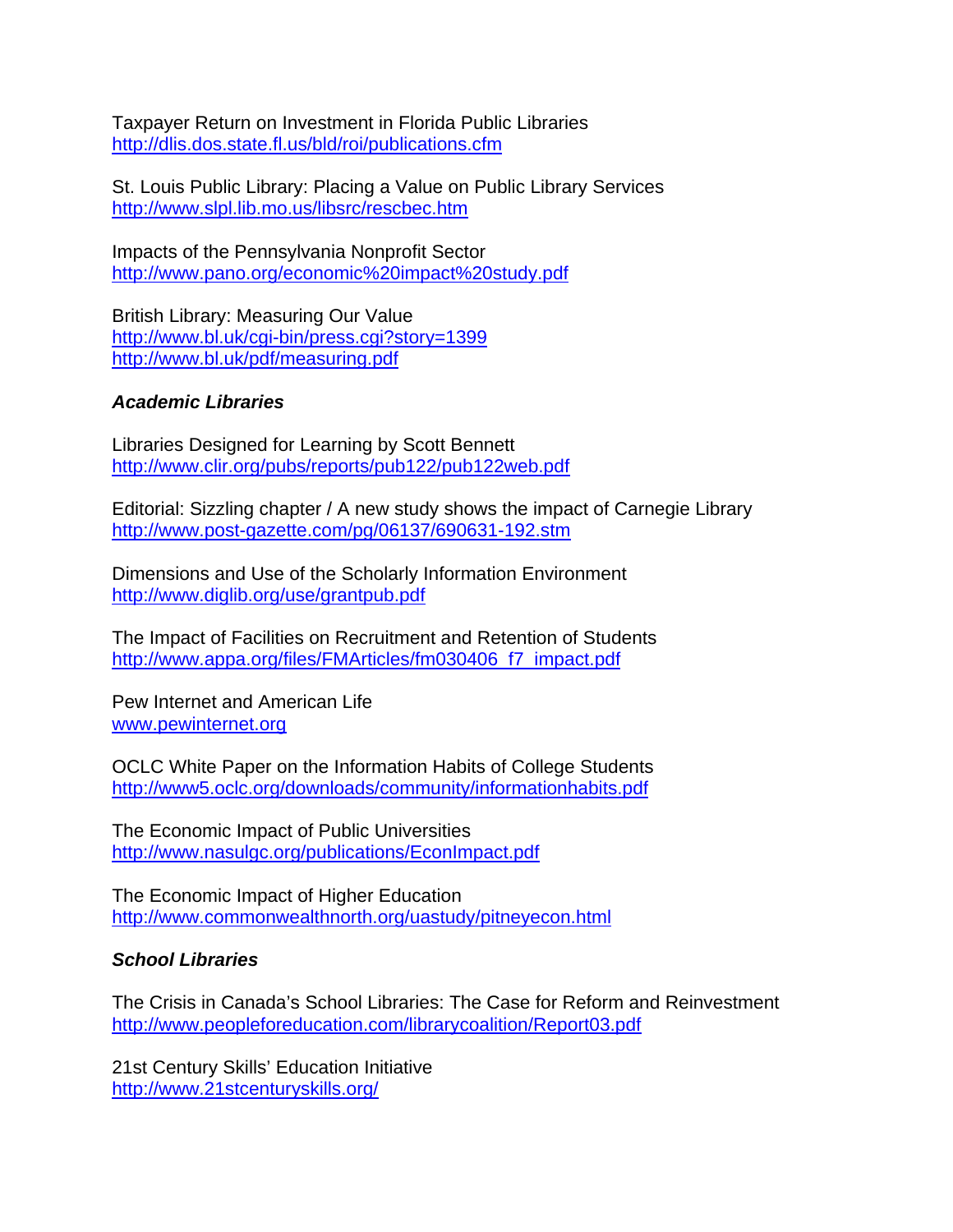The Value of School Libraries in learning <http://www.det.wa.edu.au/education/cmis/eval/library/value/val2.htm> <http://www.asla.org.au/research/>

Library Research Service <http://www.lrs.org/impact.php>

# *Special Libraries*

Joanne Gard Marshall's studies on the impact of special libraries <http://www.pubmedcentral.nih.gov/articlerender.fcgi?artid=225641> <http://www.pubmedcentral.nih.gov/articlerender.fcgi?artid=225794> [http://www.sla.org/Presentations/sldc/joanne\\_LAB2002pp.ppt#310,25,References](http://www.sla.org/Presentations/sldc/joanne_LAB2002pp.ppt#310,25,References)

Marshall, Joanne G. *The impact of the special library on corporate decision-making*. Washington, DC: Special Libraries Association, 1993.

# **Statistics**

Normative Data Project for Libraries <http://www.librarynormativedata.info/>

NCLIS Statistics and Surveys <http://www.librarynormativedata.info/>

NCES: National Center for Education Statistics <http://nces.ed.gov/>

Canada. National Core Library Statistics Program <http://www.collectionscanada.ca/8/3/r3-203-e.html>

Canadian Libraries: Bibliography <http://www.collectionscanada.ca/8/3/r3-800-e.html>

ARL statistics and Measurement Program <http://www.arl.org/stats/>

ALA Office for Research and Statistics <http://www.ala.org/ala/ors/statsaboutlib/statisticsabout.htm> <http://www.ala.org/ala/alalibrary/libraryfactsheet/Default1446.htm> <http://www.ala.org/ala/ors/researchstatistics.htm>

Library Research Service: Research and Statistics about Libraries <http://www.lrs.org/>